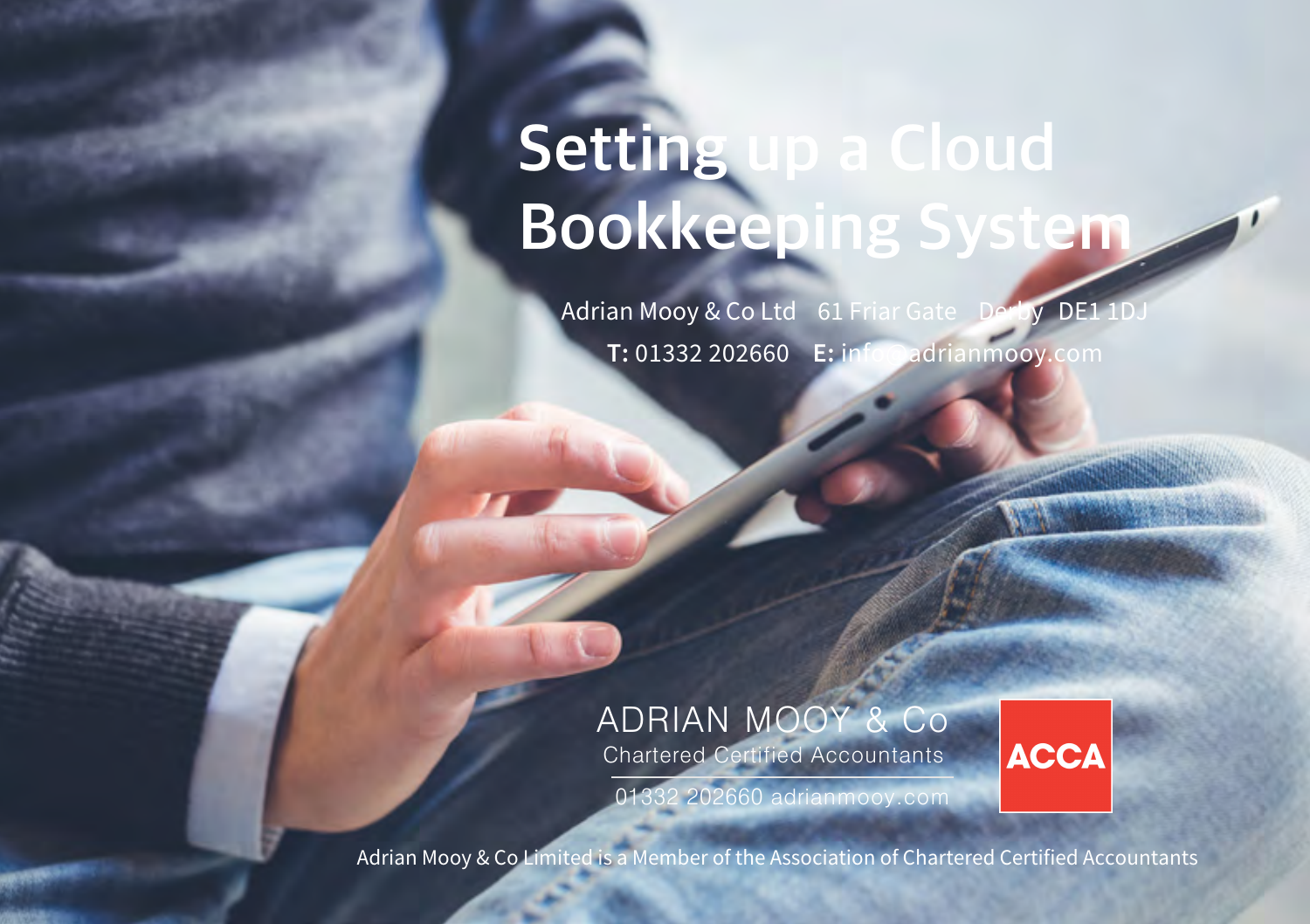## **The world is changing fast**

Technology is moving at an incredible software companies are committed to cloud accounting systems and very soon support will cease for desktop systems.

This means – unless you want to struggle

A cloud accounting system will *make* 

It also takes the accountant more time to produce accounts so you end up with also do not provide that all-important

adding up columns), they take time to set up, you need advanced Excel skills to produce management reports and *you can waste hours* changing the spreadsheet as your business grows and

Then there is the old-fashioned *desktop*  than manual and spreadsheet-based

host of hidden costs. Yes, the software

- **• Customisation** setting up the
- **• Implementation** many desktop and are cumbersome. You can waste fashioned ways,
- **• Hardware** because a desktop demands of changing software,
- **• Software upgrades** you must deal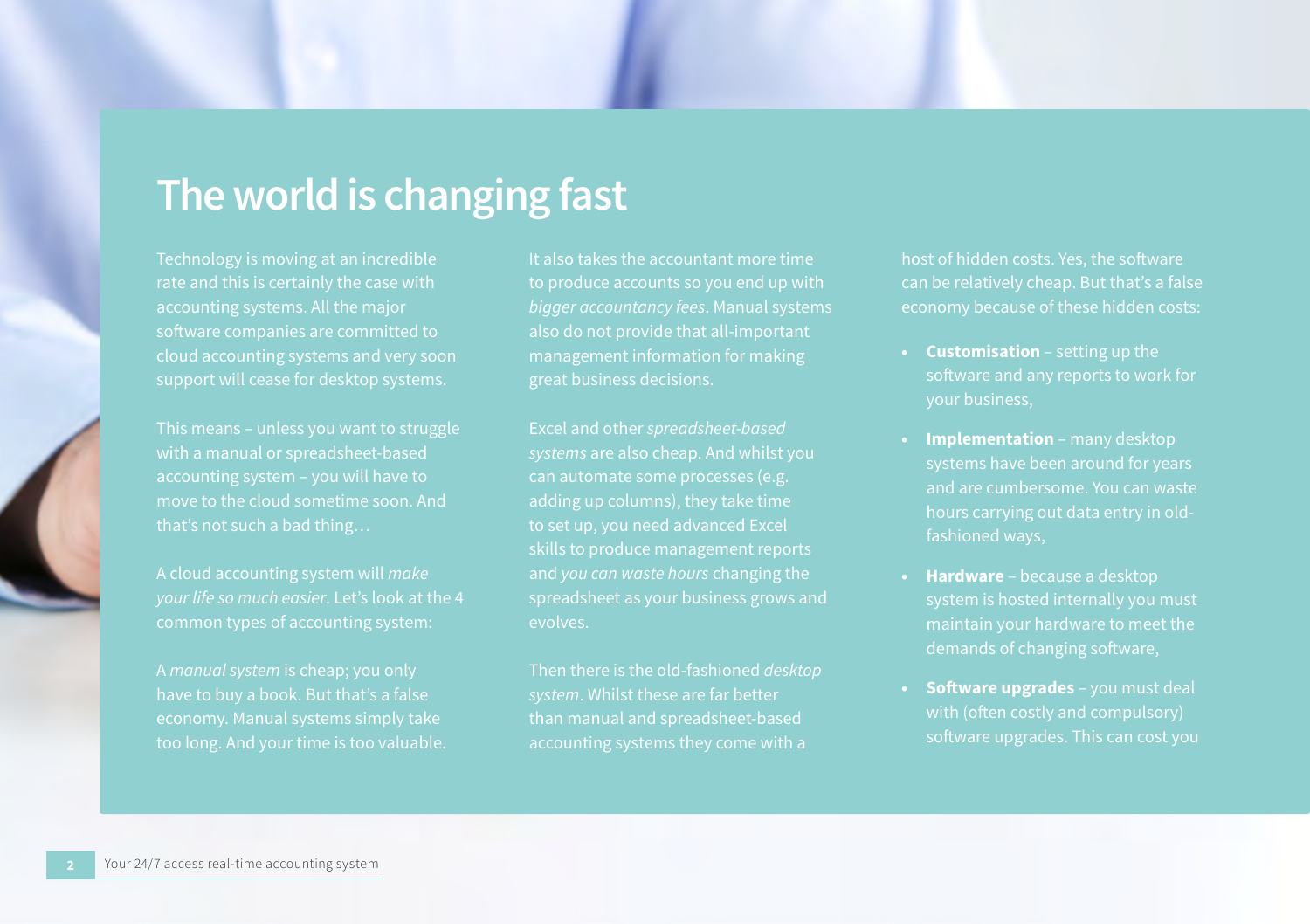in terms of paying for the upgrade, spending time carrying out the installation, and sorting out the mess if the installation doesn't work,

- **• Security** *this is a big one*. Your sensitive financial data is only as secure as your internal system. What if your premises burn down and the hard drives are destroyed? What if your hard drives fail (which is not uncommon)? What if your computer systems are subject to theft? How safe are your systems from hackers?,
- **• Back up routines** Because the security of your financial data is so critical you must schedule regular back up routines. And that means every single day at least (because systems can fail at any time), and
- **• Restoring data** when things go wrong you will then need to restore your data from a back up. That takes time. It's stressful. What if back up is

corrupted and doesn't restore? Have you ever tested your system to ensure you can successfully restore in the event of disaster?

### **The modern business needs a state of the art accounting system**

In contrast a modern cloud accounting system gives you the following benefits:

- **• It saves you** a very significant amount of time,
- **• Gives you 24/7 access to up-to-date** financial information and reports (you can use cloud-based software from any device with an internet connection),
- **• You can sleep at night** knowing your sensitive financial data is always secure and backed-up automatically,
- **• No system downtime** because all software upgrades are automatically installed. This worry-free maintenance saves you time and hassle,
- **• It reduces your accountancy fees** because it makes it easier for your accountant to produce end of year accounts, and
- **• Since your accountant can access your data 24/7** you get more value from an accountant – they will help you run and grow your business rather than just adding up the numbers.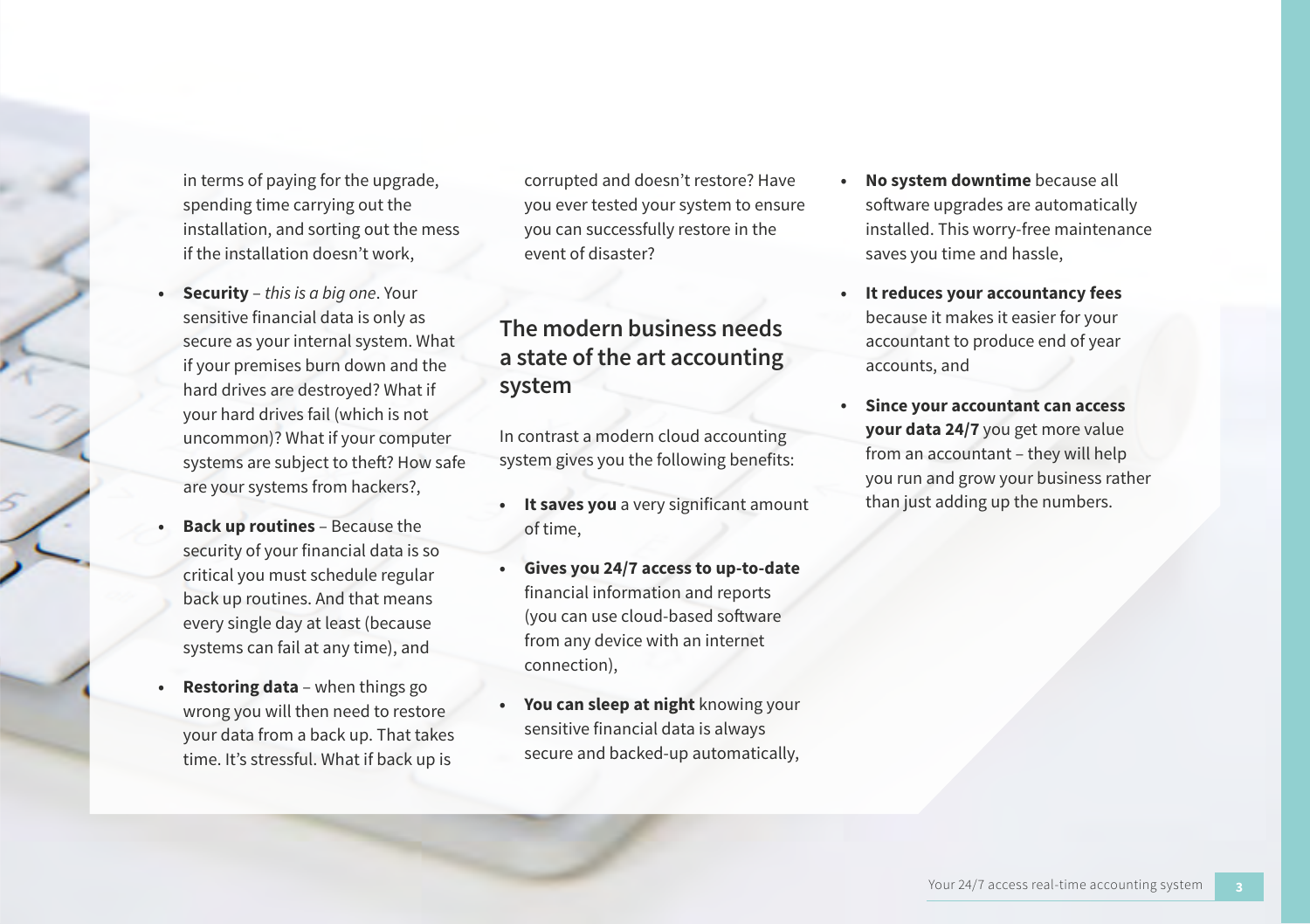## **Let's quickly sum up the main points**

**Staying legal** – Your financial data is critical. If you lose it you risk fines and penalties from the tax authorities for not keeping proper accounting records.

**Saving your precious time** – You will save so much time with a cloud accounting system. Time you can better use to grow your business.

**Cost savings** – You are likely to reduce accountancy fees for producing your end of year financial statements. This is just one of the many cost savings.

**Your future is at stake** – Better financial information helps you to make better business decisions. But it's more important than that. We've seen many businesses fail through lack of financial information. Very often businesses run out of cash. They thought they had a

profitable business, but suddenly they can't meet the payroll at the end of the month. Having the right numbers at your fingertips will give you an early warning system if things are not going so well.

### **Let's get the bad news out of the way…**

Cloud accounting systems are so much better than manual systems, spreadsheetbased systems and desktop software. But just like those other 3 forms of accounting system they are such a hassle to set up.

When setting up any accounting system you need to set up details of your business, set up the *chart of accounts* (that's the specific types of sales, income, expenses, assets and liabilities unique to your business), and transfer any opening

balances. Even for a small business this typically takes at least 10 hours. And probably much longer.

Your time is precious. For a business owner who values his or her time at £150 per hour, this is £1,500 of opportunity cost (i.e. the amount you can earn if you don't have to do this) just to get set up. *Do you really want to spend £1,500 setting this up yourself?*

> *"You are likely to reduce accountancy fees for producing your end of year financial statements."*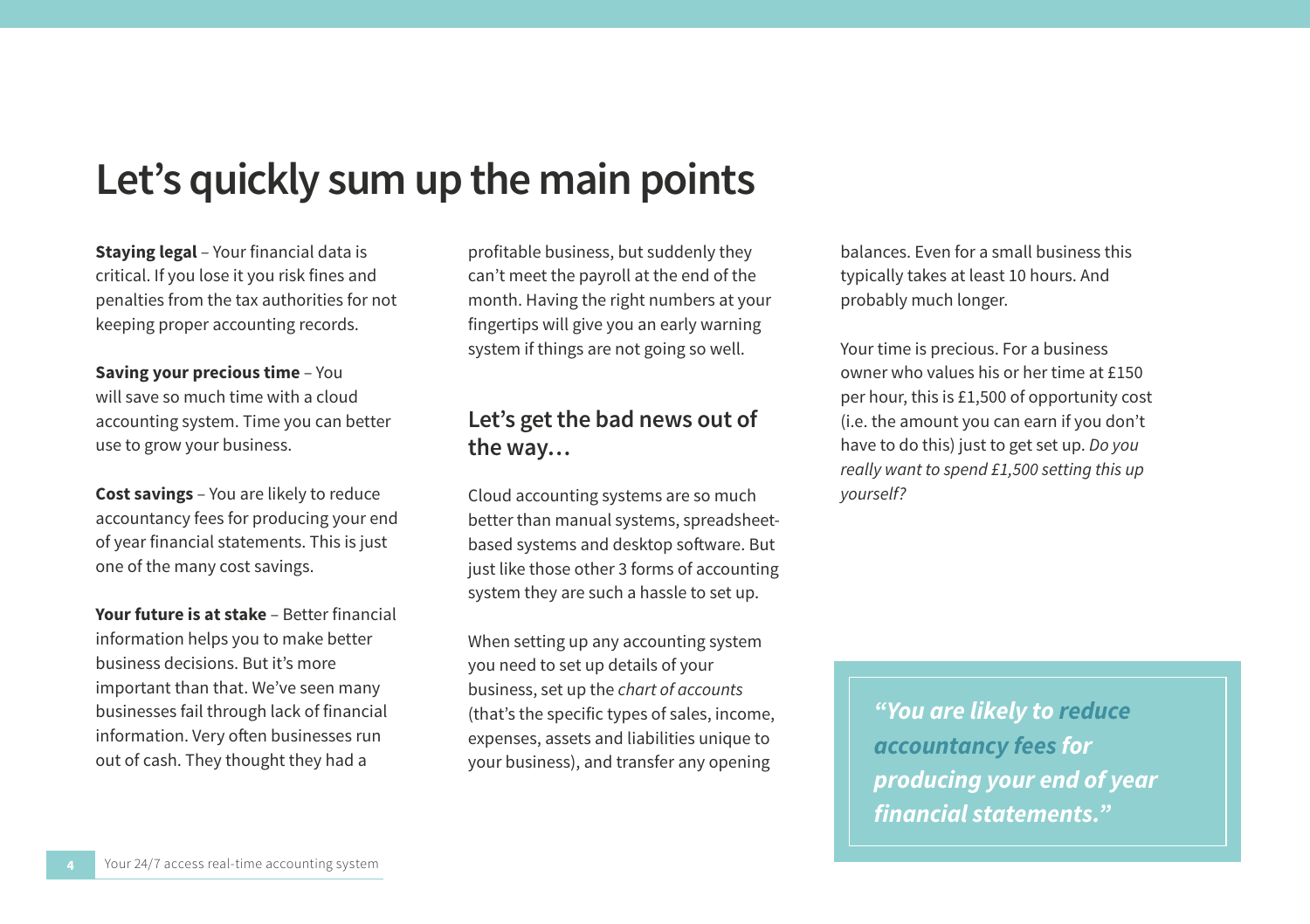## **Your hassle-free set up solution**

We specialise in cloud accounting solutions and setting businesses up on the cloud. We will do this for you, remove all the hassle, and you will know it is set up the right way and will save you hours of time and frustration.

### **So what is your investment?**

Many accounting firms would quote you an hourly rate to set up your accounting system. In fact, that's how most accounting and bookkeeping firms price; an hourly rate.

The trouble with an hourly rate is you have absolutely no idea what the cost will be until after the work is complete. You have to trust that they are keeping an accurate record of how long they are spending. And you have no way to budget for the cost.

That doesn't seem right to us… it's certainly not fair. So what we do is give a fixed price (based on your particular circumstances and what you want).

That way you can budget and plan. You know with certainty what it is going to cost.

We also know there is no such thing as a one-size-fits-all solution. Every business is different. Your business is unique. So what we do is give you a choice of different packages so you can choose the one that best meets your needs. And each of those packages can be further tailored so you get exactly what you want.

Oh, and one more thing… we have an option that lets you spread the payments...

### **Cash is so important**

For the Essential set up service, payment is due on commencement of the work. However, we want to help you with your cash flow, so…

With our Full and Premium set up options as well as benefitting from ongoing support and training, you can spread

the full cost over a number of months by direct debit. This makes it more affordable.

### **Does your data need a spring clean?**

To set you up on a cloud accounting system and transfer across your financial records you will need to make sure your current financial systems are complete and up to date, your bank accounts fully reconcile and you have an accurate trial balance. Sometimes businesses get behind with their bookkeeping or there are errors. This will need sorting out first. We call this 'clean up work'. If you need your data cleaning up first, we can do this for you. This is a separate service and we can price this for you too.

And if you are not sure, we can carry out a diagnostic review of your current financial data.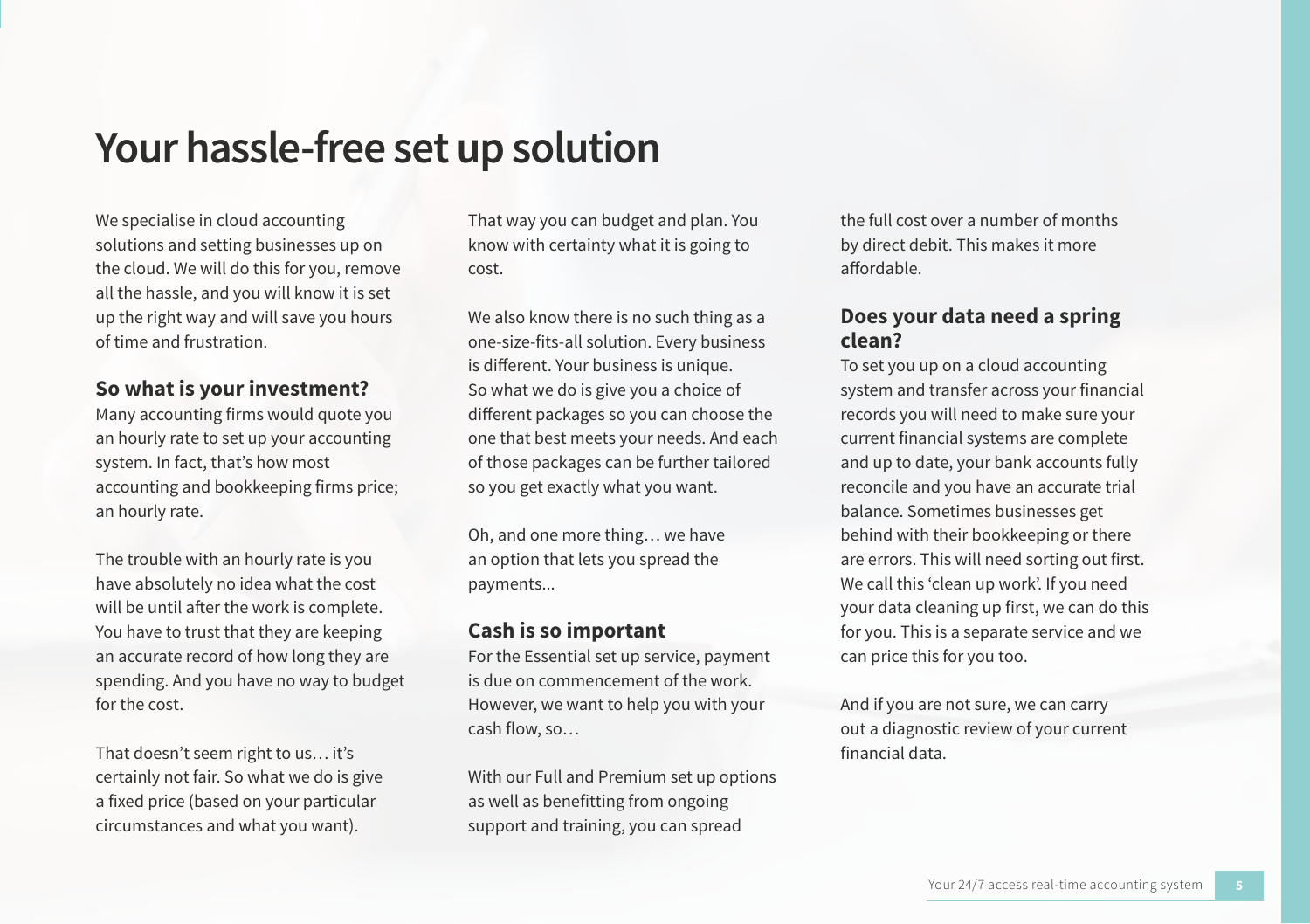## **Your options at a glance**

**The table below summarises what is included within each of our cloud accounting set up service levels.** 

**To help you identify the best option for you here is a quick overview:**

**Premium cloud set up** – This is the best option for busy based on the best quality information.

**Full cloud set up** – This is our most popular option because you get on going support for 6 months and you can spread the payments making cash flow easier.

**Essential cloud set up** – This option is best for those business owners who are simply looking to get a basic cloud accounting system set up fast.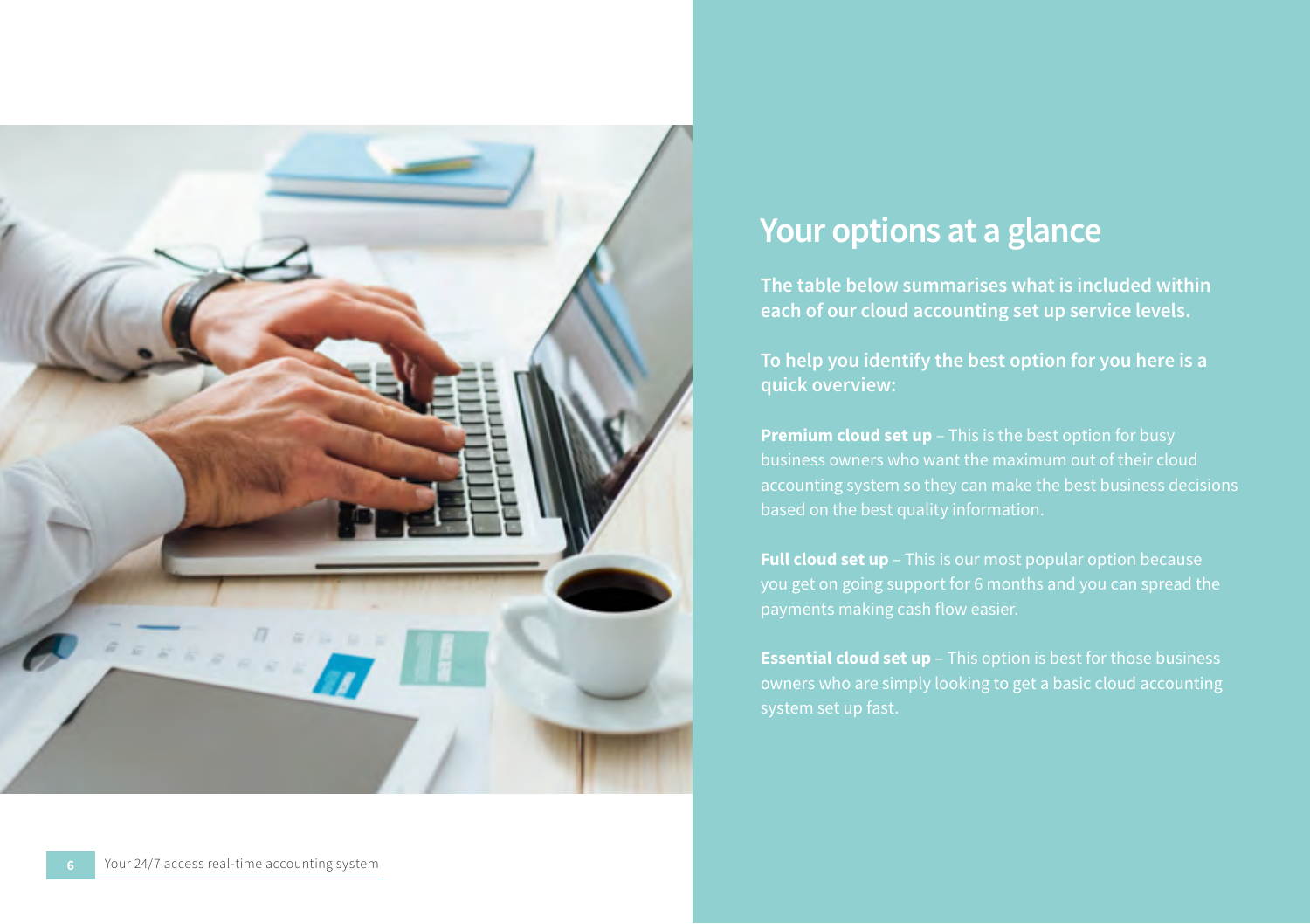| <b>Your options in detail</b>                 | <b>Premium cloud</b><br>set up | <b>Full cloud set up</b> | <b>Essential cloud</b><br>set up |
|-----------------------------------------------|--------------------------------|--------------------------|----------------------------------|
|                                               |                                |                          |                                  |
| Analyse and select the best solution          |                                |                          |                                  |
| Company set up routine                        |                                |                          |                                  |
| Chart of Accounts set up                      |                                |                          |                                  |
| Input debtor and creditor account details     |                                |                          |                                  |
| Enter comparative balances                    |                                |                          |                                  |
| Maximise your tax deductions*                 |                                |                          |                                  |
| Reconcile your existing system                |                                |                          | ∩                                |
| Enter sales and purchase ledger open invoices |                                |                          | ∩                                |
| Create your email and invoice templates       |                                |                          | ∩                                |
| Set up your repeating transactions            |                                |                          | ∩                                |
| Software subscription                         | Free (12 months)               | Free (6 months)          | Ο                                |
| Training day                                  |                                |                          | Ω                                |
| Unlimited email and telephone support         | Free (12 months)               | Free (6 months)          | ∩                                |
| Create your fixed asset register              |                                | ∩                        | ∩                                |
| Full data and transaction history conversion  |                                | ∩                        |                                  |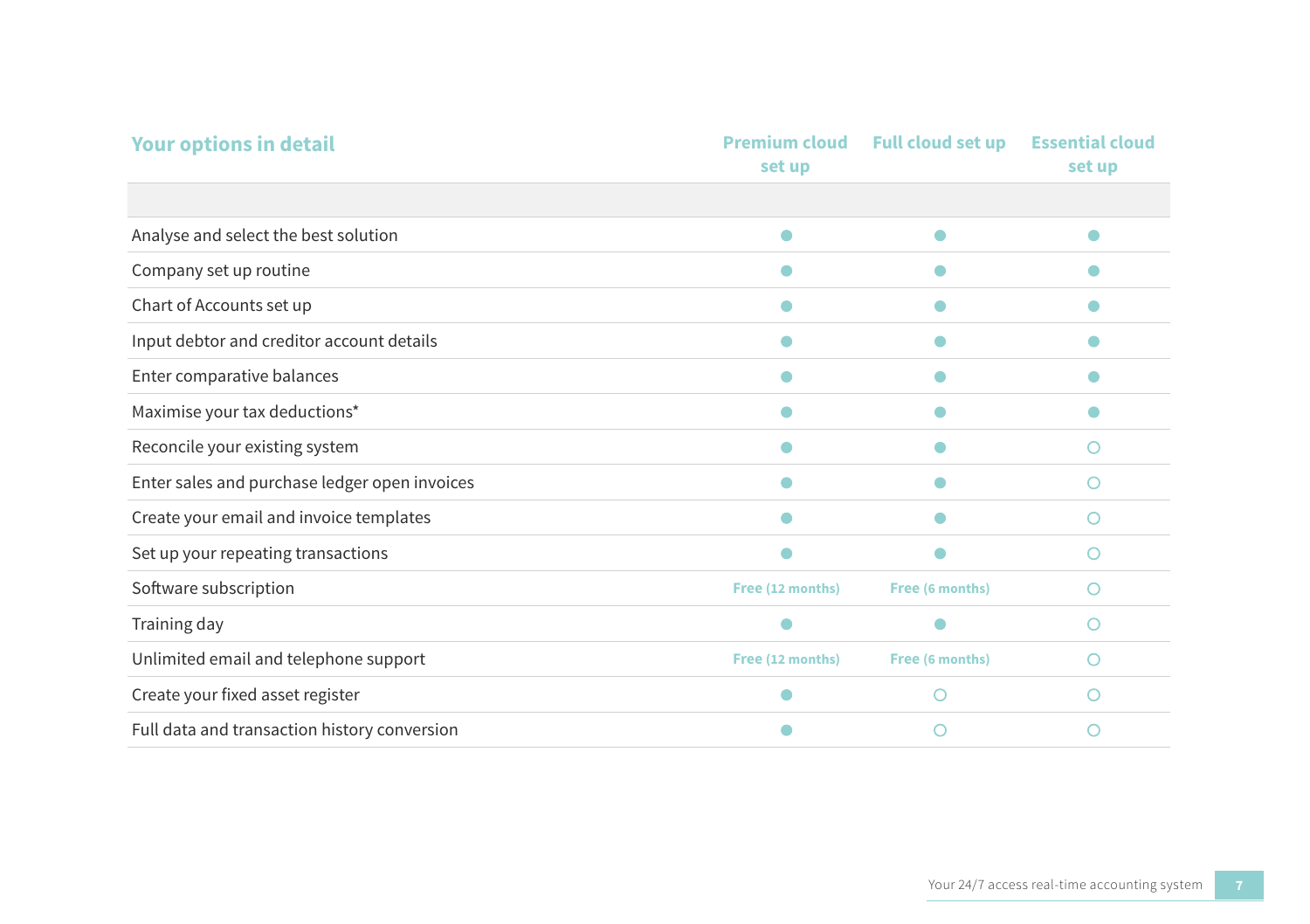| <b>Your options in detail</b>             | <b>Premium cloud</b><br>set up | <b>Full cloud set up</b> | <b>Essential cloud</b><br>set up |
|-------------------------------------------|--------------------------------|--------------------------|----------------------------------|
|                                           |                                |                          |                                  |
| Full training library                     |                                |                          |                                  |
| Enhanced credit control                   |                                |                          |                                  |
| Quarterly reconciliation                  |                                |                          |                                  |
| Management information at your fingertips |                                |                          |                                  |
| Bank feed set up                          | <b>Free</b>                    |                          |                                  |
| Follow up systems and business review     |                                |                          |                                  |
| Holistic system                           | <b>Free</b>                    | <b>Free</b>              | <b>Free</b>                      |

Included within the bundle

 $\bigcirc$  Not included within the bundle

*The price of this service is fully deductible for tax purposes, which means, in Note: effect, HM Revenue and Customs will refund you a portion of the cost (subject to the rate of tax you pay).*

\*For most businesses we usually identify at least £1,500 of additional allowable business expenses that often lie unclaimed. And this often more than pays for our cloud accounting system set up service, which means very often, it is effectively free.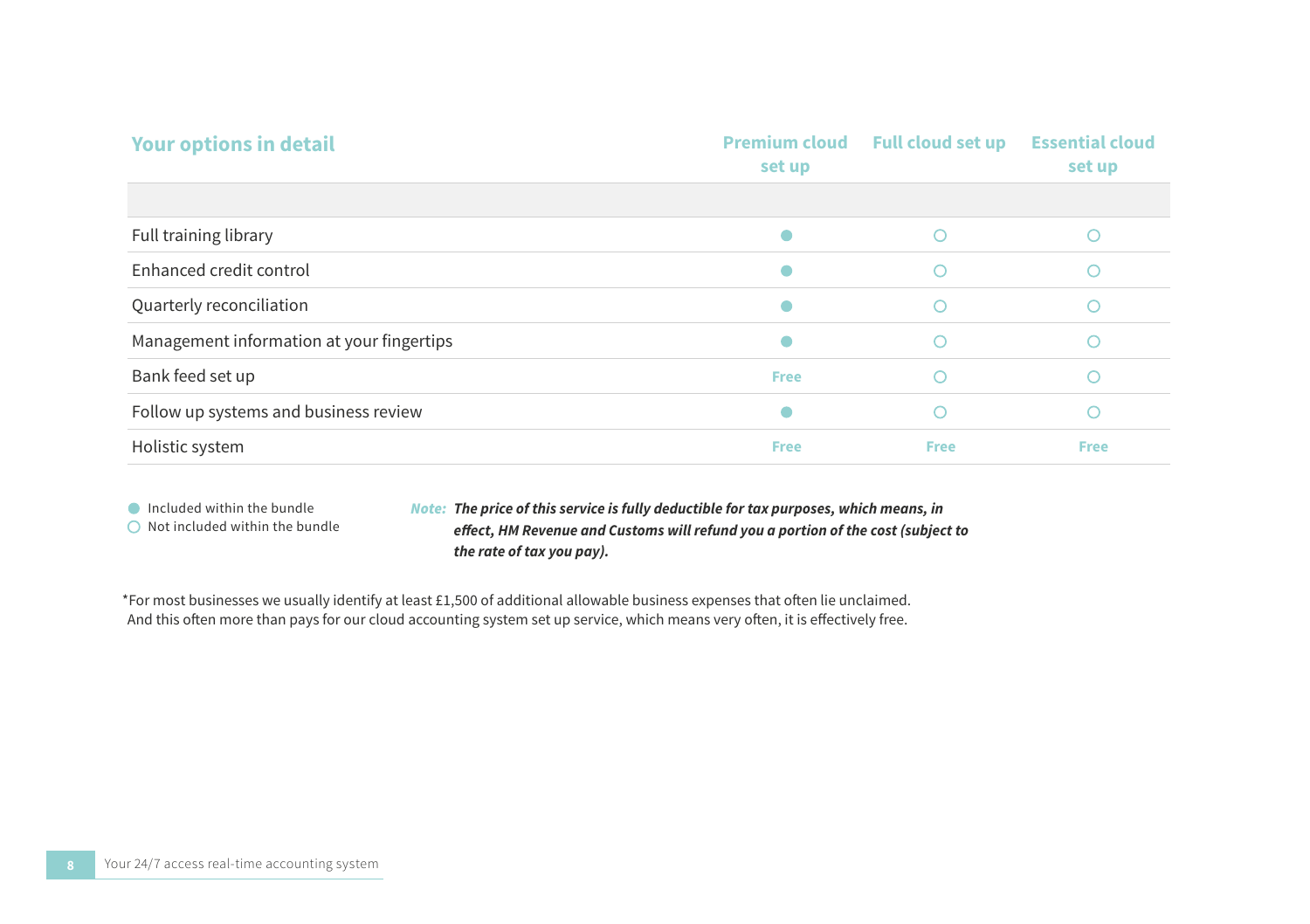## **How you benefit from our**  *real-time accounting system*

### **We will analyse your specific needs and help you select the best solution**

There are a myriad of Cloud Accounting solutions. They are all different. Some are better than others. Some suit different types of business. Getting the wrong solution will cause you a big headache. And assessing all of the options is time-consuming. We will analyse your business and recommend the most appropriate cloud software solution that best meets your needs. This will save you time and avoid the headaches of having the wrong solution.

### **We'll set up your company information in the new system**

Setting up a business on any Cloud Accounting software is tedious and time consuming. We will do the set up for you, which will save you time to get on with running your business.

You can be sure that your VAT numbers, registered office and registered numbers will be correct and appear where they should. This will also make sure that your stationery is compliant and all online submissions contain the correct information for HM Revenue & Customs.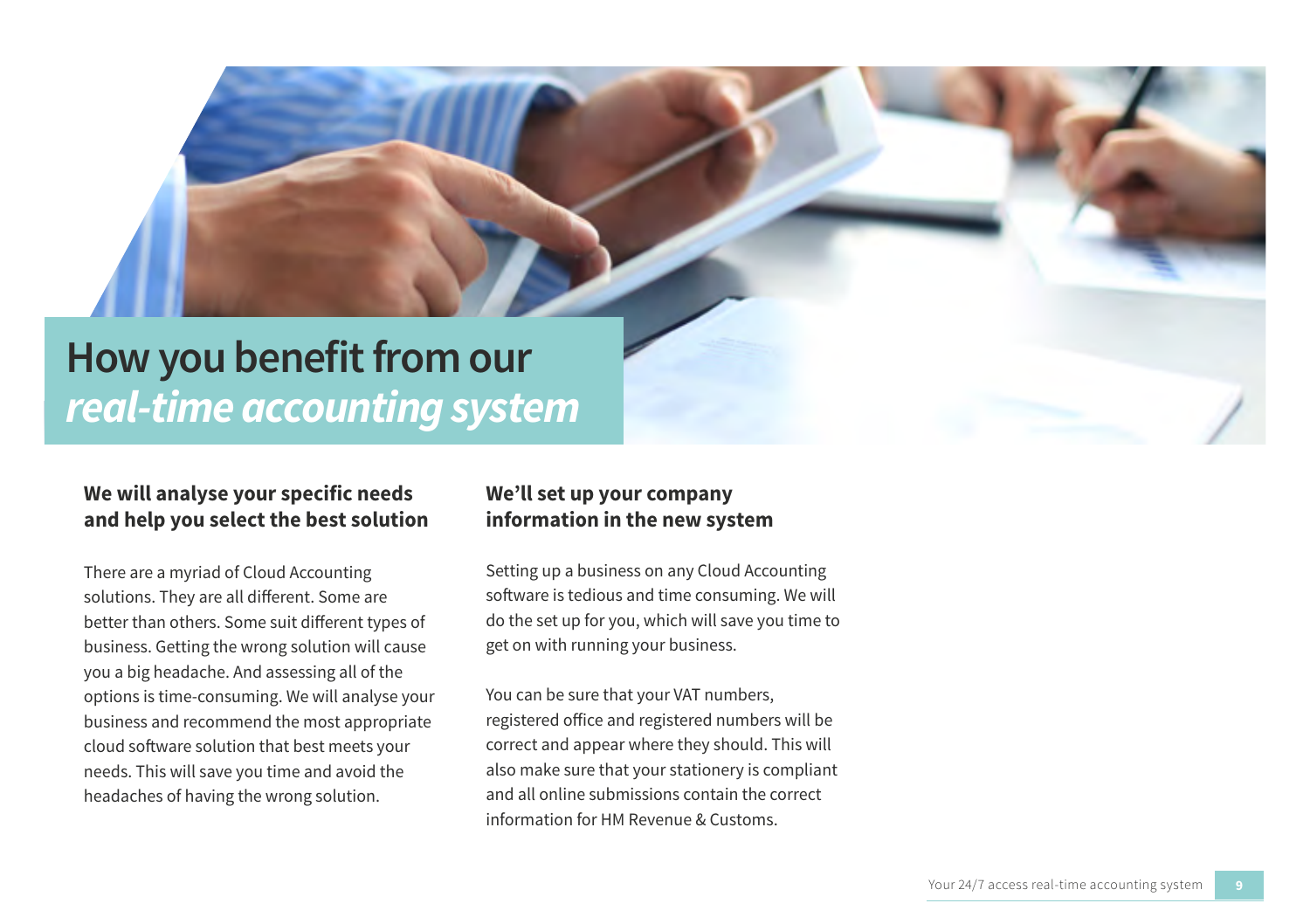### **Setting up your chart of accounts**

If this is the first time you have set up an accounting system you will need a 'chart of accounts'. Every business is different with different types of sales, income, expenses, assets and liabilities. The 'chart of accounts' is your list of sales types, different income sources, expenses, assets and liabilities. It's unique to you. Setting this up correctly at the outset will save so much time and make it much easier to post your transactions to the right place. It will also make your accounts more meaningful and so you will be able to make much better business decisions.

Of course, you may already have a computerised accounting system with your own unique 'chart of accounts'. And if that's the case, we will convert that for you into the new system.

And we will analyse your chart of accounts and discuss the benefits of refining this to enable clearer business information and better reporting.

### **Creating your customer and supplier records**

It can be very time consuming to set up your contacts, but don't worry – we'll handle that for you.

And we will make sure that they are set up with the right sales tax codes too.

### **Entering comparative balances**

To get the most out of your new system, you will want to be able to view touch-of-abutton reports and, in order to get the very best information from these reports, you will want to see comparative information.

So what we will do is we will enter your historical comparative balances (for the previous period) so you can always see how well your business is performing against historical trading information, which will help you make better decisions about how to grow your business.

*"And we will analyse your chart of accounts and discuss the benefits of refining this to enable clearer business information and better reporting."*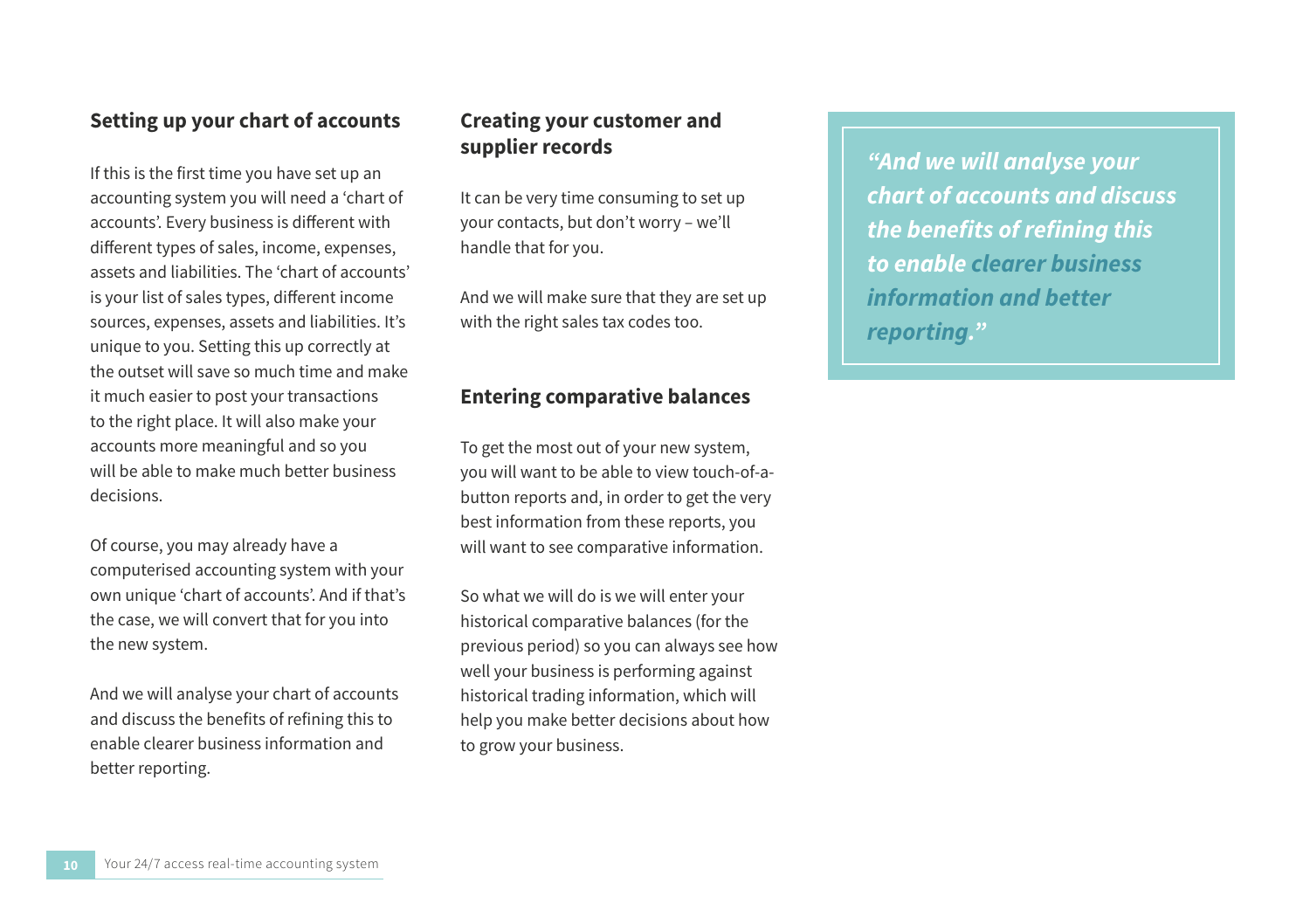### **Your holistic system**

Many cloud accounting systems integrate with other solutions. For example, you can integrate many systems with your online banking so that bank transactions are automatically posted. This will save you time and ensure everything is entered. There are systems that allow you to photograph receipts with your smart phone and enter them into your bookkeeping system; never worry about losing that parking receipt again! You can integrate online payment with direct debit systems. You can integrate with payroll systems. Stock and inventory systems. Debtor management. The list goes on… but we'll simplify it for you.

You will be amazed at what you can do to run your business more easily, to help you get your cash faster and save you time. As part of our set up service we will provide a report setting out the most popular integrations.

### **Maximise your tax deductions**

As part of your set up we will take you through a list of some of the most common tax-deductible expenses and show you how to easily record them into your cloud accounting system. This means you will be able to claim every penny possible against your tax bills and have more money in your pocket. Many of these tax-deductible expenses are often overlooked which means many business owners end up paying unnecessary amounts of tax (for example, use of home as office and mileage allowances).

**EXAMPLE: It's not uncommon to justify home office expenses at 15% of household bills and not uncommon for allowable household bills to add up to £10,000. So the amount of money at stake when not properly claiming this expense could easily be £1,500.**

*Many of these tax-deductible expenses are often overlooked which means many business owners end up paying unnecessary amounts of tax.*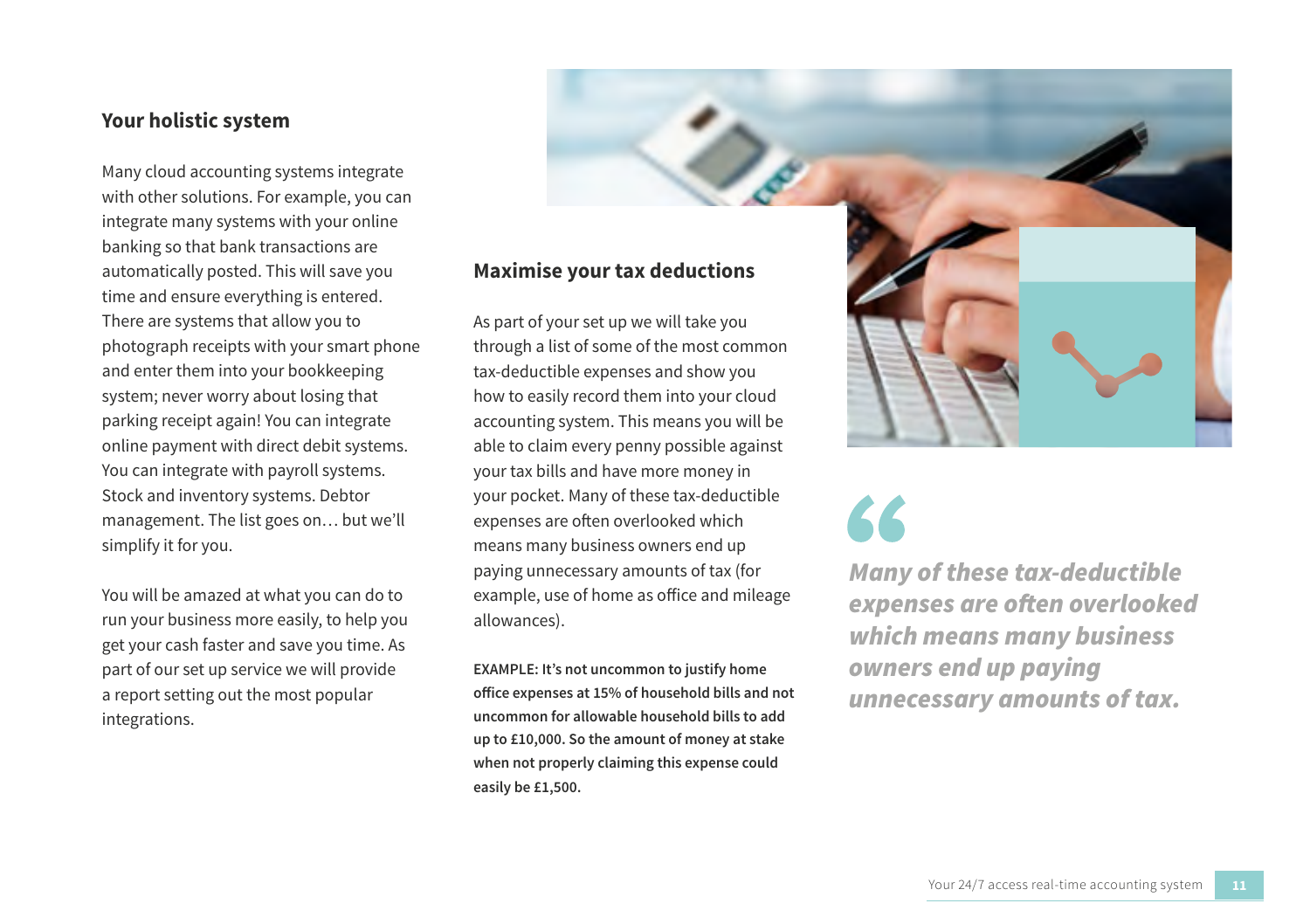## **Your extra benefits from our**  *Full Cloud Set Up service***:**

### **Reconcile your existing system** –

In order to make sure that good quality clean data is brought across from your existing system we will check that your current year information reconciles. That way, you know that you can rely on the information that your new system will be able to produce for you.

### **Sales and purchase open**

**transactions** – Making sure that you enter your 'opening balances' correctly is crucial – get it wrong and you risk over claiming VAT, or missing information. Not only will we make sure that all this information is brought across perfectly into your new system, we will also reconcile the debtor and creditor accounts and discuss anything we think needs attention with you – helping you keep on top of who owes you, who you owe and finding out whether there is any tax relief available on older items.

### **Creating your email and invoice**

**templates** – Cloud systems produce beautiful looking invoices and statements, but creating these can be a task if you are not familiar with the process. We will do this for you and we'll make sure that all your legal information is where it should be too.

### **Setting up your regular**

**transactions** – To make life even easier, if you have repeating sales or purchase invoices, or journal entries, we can set these up for you so that they happen on the dates they are due, even while you are asleep – freeing up so much more of your time and making sure that nothing gets missed or forgotten!

*"If you have repeating sales or purchase invoices, or journal entries, we can set these up for you so that they happen on the dates they are due, even while you are asleep"*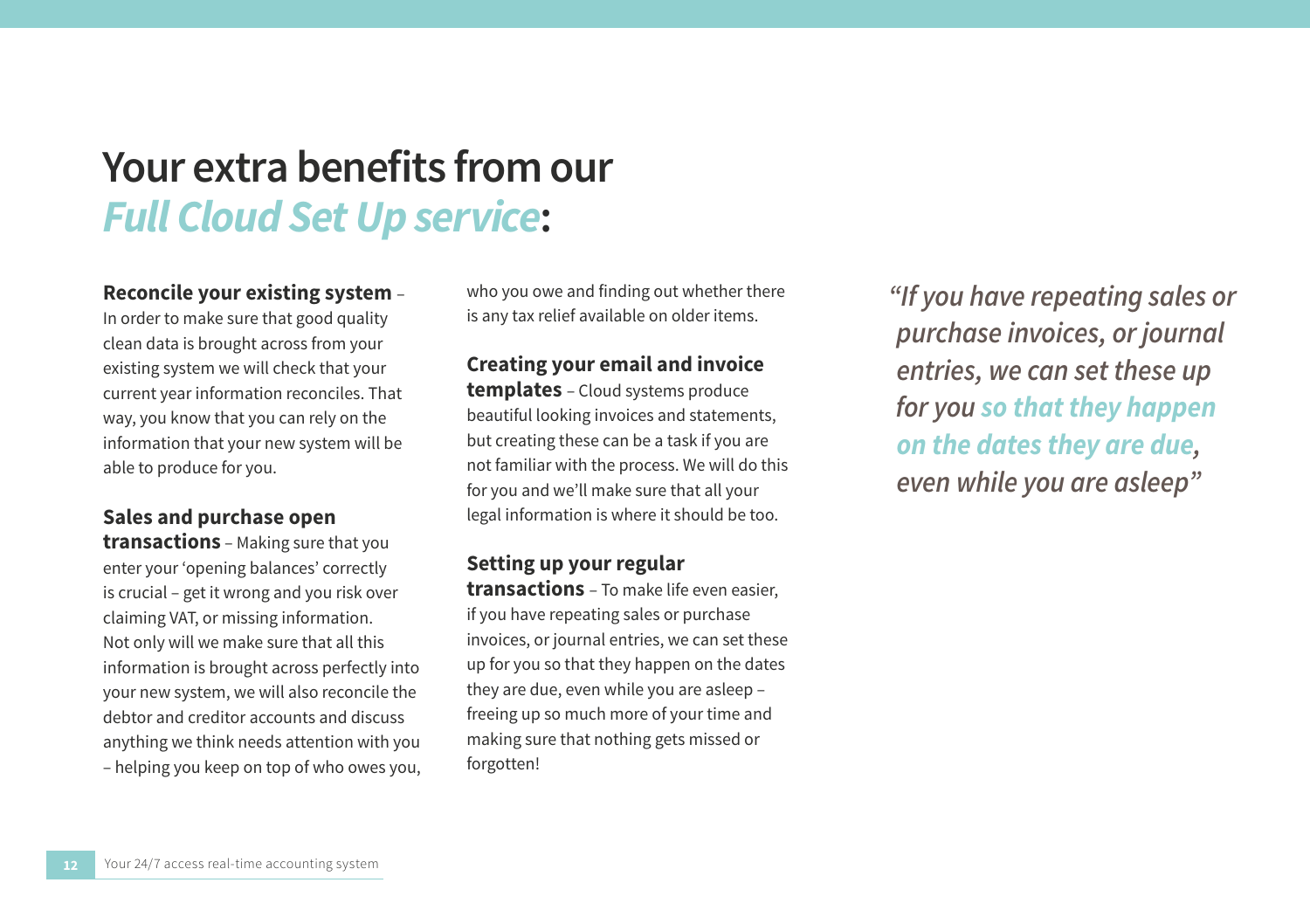### **Full data and transaction history**

**conversion** – If you need to keep the detailed transaction data, rather than just the accounting balances, we will convert your existing data into the new system in full – this means that you don't lose any of your transactional history.

**Software subscription** – Cloud accounting software companies charge a monthly subscription for using their system (for example, an annual subscription to leading cloud accounting systems is often

in excess of £300). But as part of our Full set up option we pay this on your behalf for the first 6 months.

**Software training** – Bookkeeping is not easy. It has to be very precise. Combine that with having to learn a new software system

and it can get very frustrating. That's why we provide training as part of our Full and Premium set up services. We want to help you get your bookkeeping done fast and accurately. The training consists of a full day of training which you can access either all at once or broken down into a series of shorter sessions (for example 1 hour per week for 7 weeks).

**Support** – Even with training there will be times when you are not sure how best to account for something. For example, you can claim a mileage allowance for using a bike, so you cycle to a customer. How do you enter that? As part of our Full and Premium set up services you get a period of unlimited email and telephone support. And not only will we support you by email or telephone, we can also take over your computer remotely and even post the transaction for you.

*And not only will we support you by email or telephone, we can also take over your computer remotely for you.*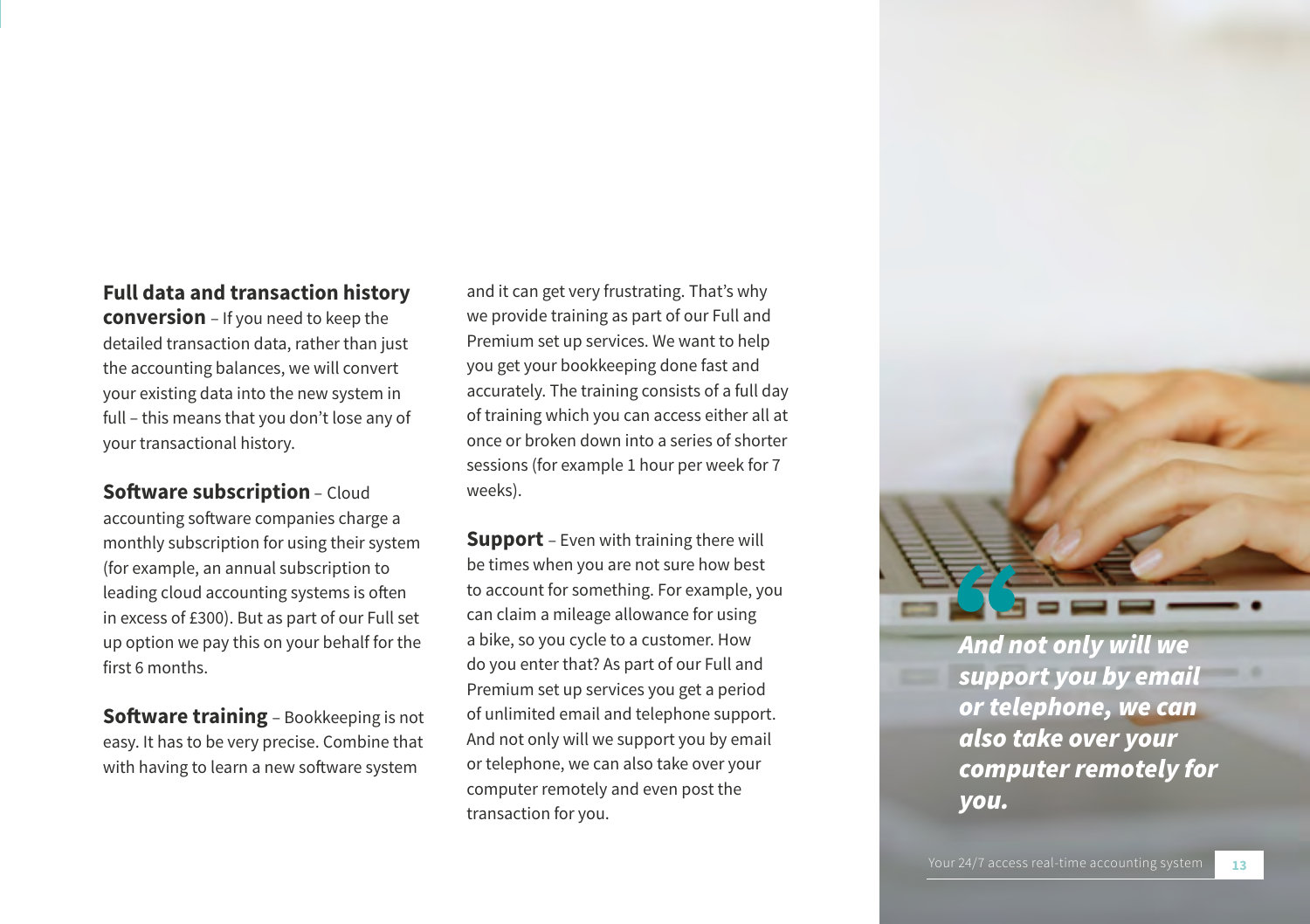## **Your extra benefits from our**  *Premium Cloud Set Up service***:**

### **Create your fixed asset register** –

One of the very best things about cloud accounting systems is that they will help you to accurately handle your fixed asset register, depreciation and any disposals. These are complicated accounting transactions that have to be done properly in order for your accounts to be right.

To make sure you get the biggest benefit from this functionality, we will re-create your fixed asset register within the system, make sure that each asset category is being depreciated in line with your accounting policies, set up the depreciation for you and provide you with a comprehensive report on your assets so you can consider whether any adjustments need to be made at your year end

**Video training library** – With our Premium set up support you get access to our online video training library. Our video library contains short video clips showing you step-by-step how to carry out common tasks on your cloud accounting system (such as, how to enter sales invoices and how to reconcile your bank account). You can use this library of videos either to remind you of how to enter transactions or as a training tool for when you employ someone to deal with your bookkeeping.

**Enhanced credit control - Cash is** so important. And one of the big benefits of a cloud accounting system is the ability to keep on top of your cash and bank balances, on top of your debtors (i.e. who owes you money) and get paid easier. There are now so many easy ways to manage

debtors and get paid automatically (e.g. online payments and direct debits) and so many ways to integrate this into your system. Our Enhanced credit control service will identify all the options available to your business to help you get paid quicker and have more money in your bank account.

### **Quarterly reconciliation** –

Reconciling your bank account on a regular basis is critical. When you get to the yearend, if this doesn't reconcile your accounts will be wrong. You could end up paying too much tax because you've missed allowable expenses. Or you risk fines and penalties from HM Revenue and Customs because you've missed taxable income. Or you have to pay higher accountancy fees for the accountant to sort it out.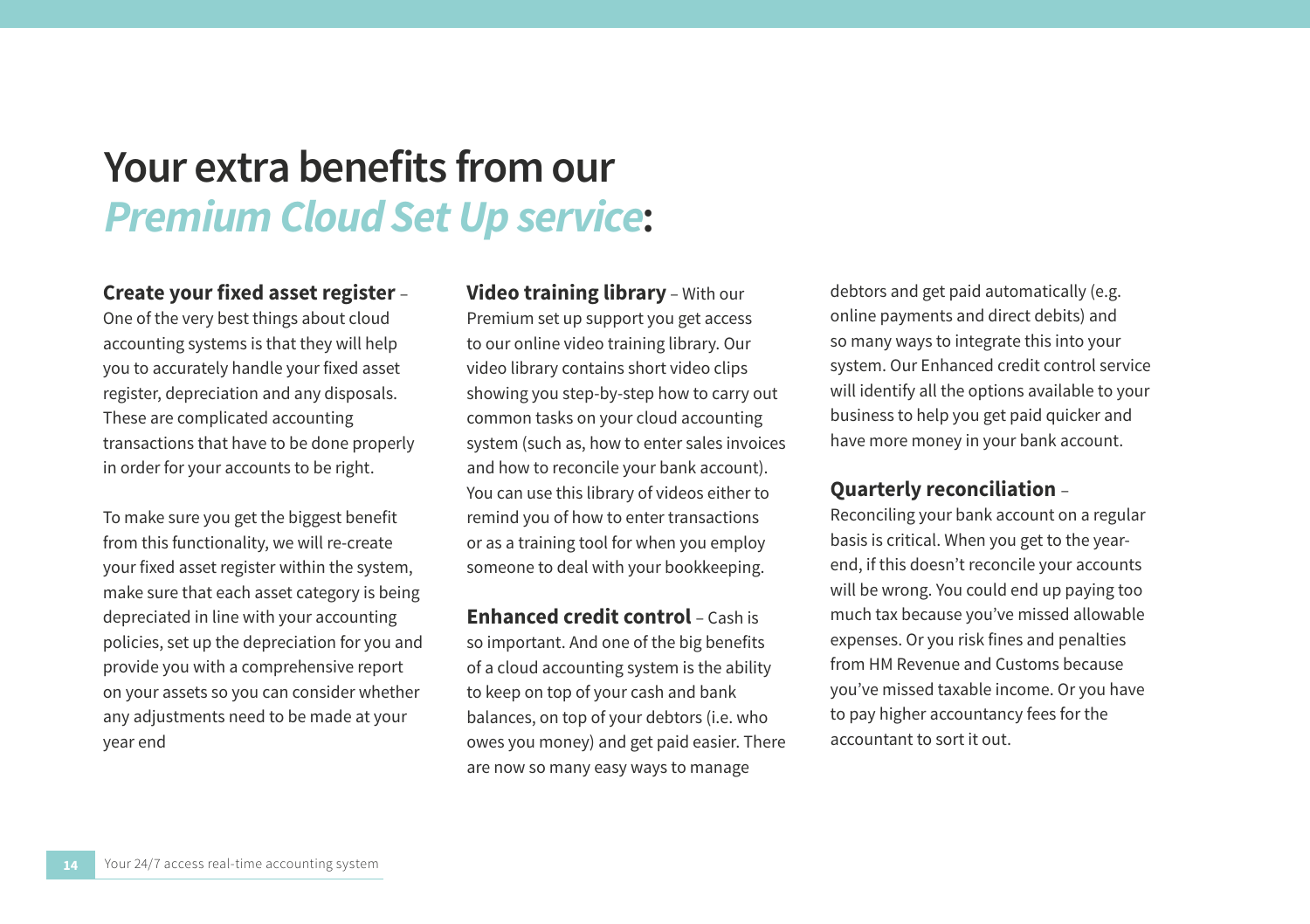So what we do is reconcile your bank account each quarter for the first 12 months and this means you get an early warning sign if something is going wrong with becomes a serious problem for you.

### **Management information at your**

**fingertips** – The real power of a cloud accounting system is having important Information such as, who owes me money, what are my sales this month and am I making a profit? As part of our Premium set up we will help you set up the key reports you need so that the most important information is always a click away.

*dashboard*; a fully customisable screen showing you the key financial information you need to run your business. You'll come to rely on this Financial Dashboard just as much as you rely on the dashboard in your **Setting up your bank feeds** – We

will set up all of your available bank feeds, make sure that these are connecting properly, reconcile at the beginning of the feed and show you how to use these to keep up to date daily with your finances.

### **Follow up systems and business review meeting** – •Once you're up

and running we'll give you some time to

As part of this, because you will have access you make decisions, we'll also talk to you about your numbers and your plans for the

### **Your software subscription** – We'll

pay your subscription for you for an extra 6 months… in other words for *the first full*  and data conversion takes time. **Please allow 21 days** for if it's important to get this done make this a priority and guarantee completion in **5 working days**.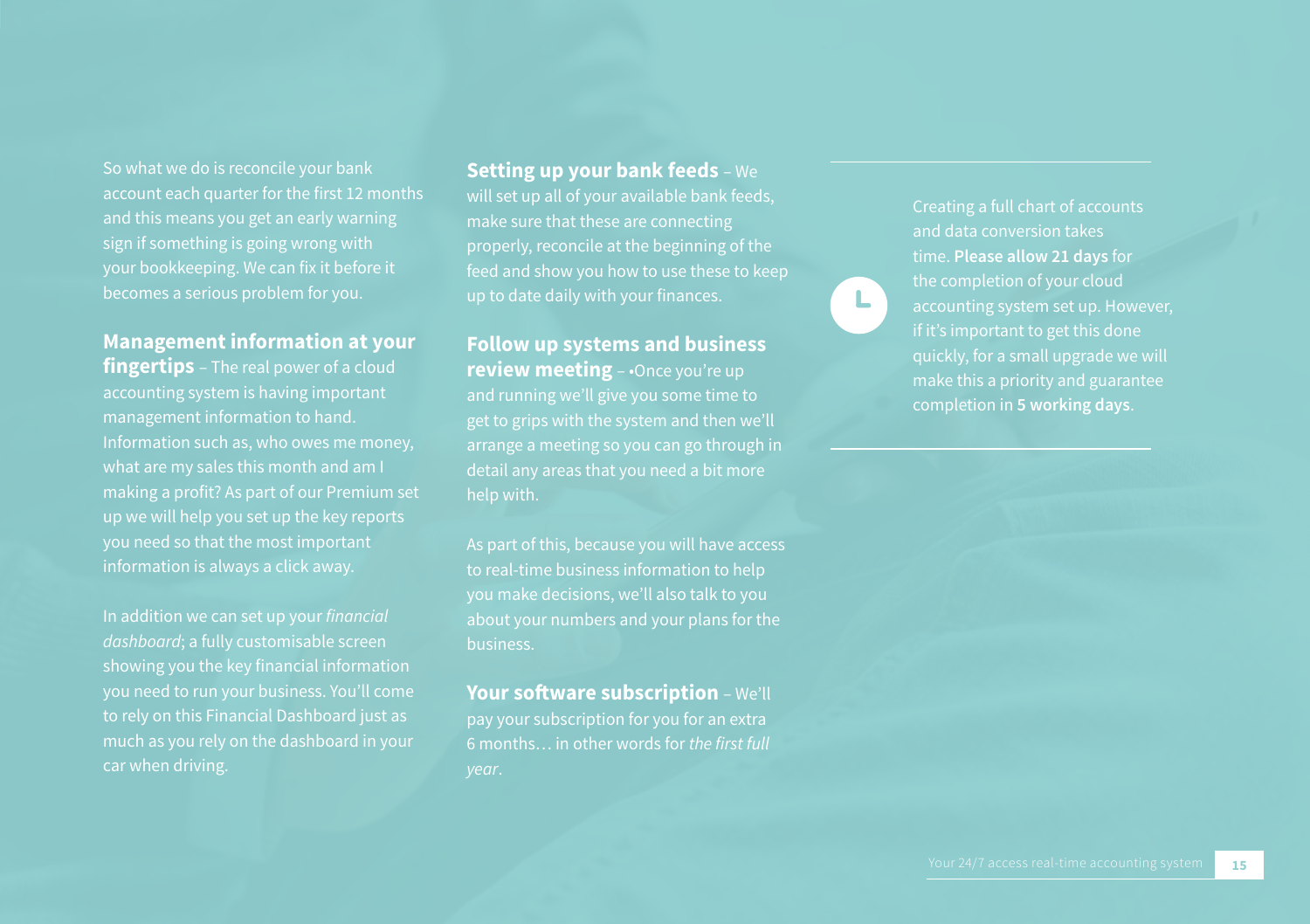

*"So why not let us take away the hassle of bookkeeping so you can spend your time with the people you love"*

Here are a couple of things we are often asked about that we can give you a fixed price for:

### **Accounting record clean up and business review**

Processing transactions, finding entry errors, reconciling differences is what we do. Day in and day out. Before moving across a trial balance and other data into a cloud accounting system it's essential that everything fully reconciles and balances. If you are worried that this isn't the case we will give you a fixed price for reviewing your accounting data and making sure that everything is in order which means

the transfer across will be as seamless as possible.

This is how you benefit from our accounting record clean up and business review service:

- **• a full operational review** of your current record keeping and systems to find quicker, better and cheaper ways for you to keep up to date,
- **• rigorous quality control checks** on the financial information, VAT returns and accounts to eliminate any errors which may cause you problems when the tax authorities decide to check your records,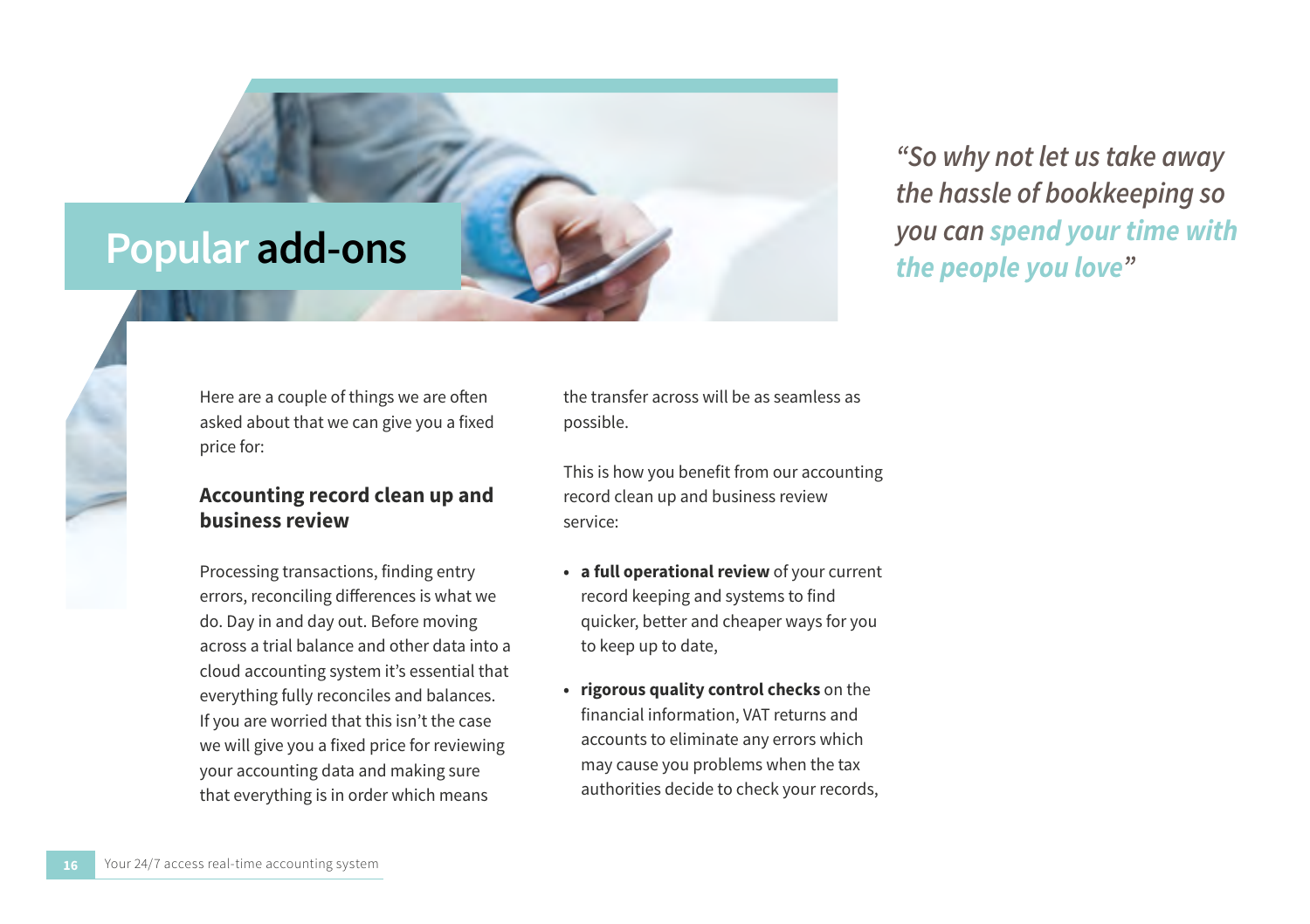- **• a dedicated professional** to get your accounts back up to date in the shortest time possible and saving you the time and hassle of doing it,
- **• reduced accountancy fees** because it makes it easier to produce end of year financial statements, and
- **• we will liaise with HM Revenue & Customs** on your behalf if any of your previously filed information needs to be corrected, or if you are behind with any of your statutory filings.

Ultimately we want to save you time, remove stress and help you to sleep at night knowing your financial data is accurate and up-to-date.

### **Doing your books for you**

Every business owner hates bookkeeping and paperwork. Unfortunately it has to be done. And it has to be done in a prescribed format… otherwise the tax man will be on

your back. And when done accurately it provides critical financial information, key performance indicators and aids decision making.

And because everyone hates bookkeeping – you'd much rather be out there making money from your business – most people end up doing it in the evening or at weekends. Yet, shouldn't evenings and weekends be spent playing with the kids, spending time with your friends and loved ones, or out on the golf course?

So why not let us take away all that hassle so you can *spend your time with the people you love*, doing the things you love.

### **Doing your payroll for you**

If you are a limited company or have employees you will need to have a PAYE scheme set up and operate payroll. Many of our clients choose to let us run the monthly payroll. Let us know if you'd like us to take away that hassle for you.

### **Keeping on top of – and understanding – your numbers**

Management reports, forecasting and budgeting help you plan and will give you an early-warning signal if you are likely to face cash shortages. Our management reporting service is broken down into three packages so you can choose the one that works best for you. This service will give you a continually up-to-date complete picture of what your business might look like in the future. In fact, this is such a powerful business planning tool banks very often insist on it as part of raising finance.